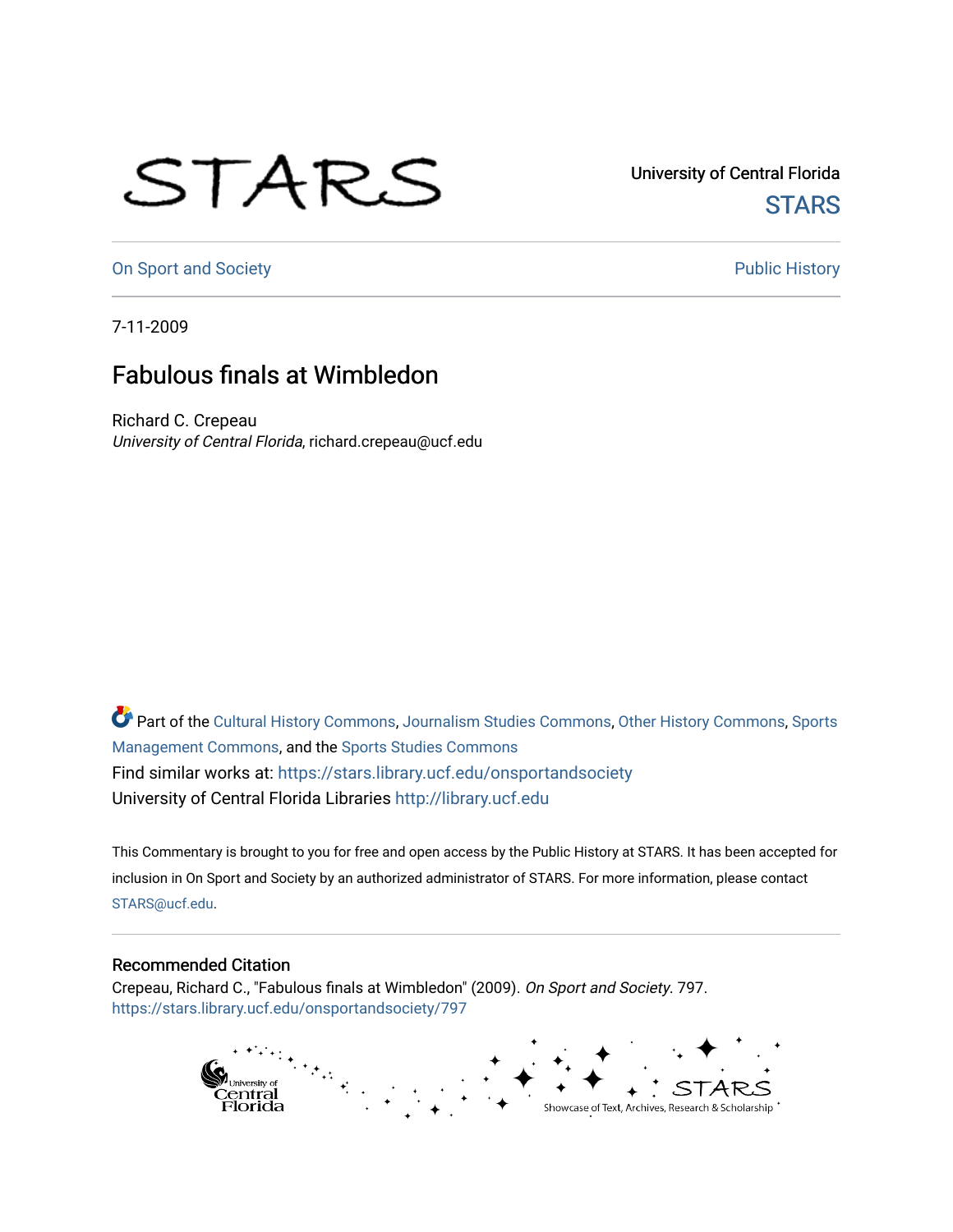## SPORT AND SOCIETY FOR H-ARETE Fabulous finals at Wimbledon JULY 11, 2009

It's been a week now since the finals were played at Wimbledon. On the women's side the Williams sisters once again demonstrated to their opponents just how difficult it will be to win a tournament during which both of them are playing their normal game. On the men's side Roger Federer entered the history books by winning his 15th Grand Slam event. As always Wimbledon offered a level of play that was memorable, and laid down new bench marks for high quality play and then reset the argumentative territory for the title "best Wimbledon match of all-time," or at the very least, in recent memory.

Although the women's final between the Williams sisters was interesting, as all Williams finals are, it was not by any stretch of the imagination a match that will live on in the legends of the All-England Club. The women's match that will be spoken of for many years to come was the Ladies semi-final between Serena Williams and Elena Dementieva.

This was a three-set match that went beyond the normal length in set three, as at Wimbledon the tie-break is not employed in the final set. The scores were 6-7, 7-5, and 8-6 in a match that went 2 hours and 49 minutes, the longest women's semi-final in the Open Era. Elena Dementieva played, by all accounts, the best tennis of her career and it was good enough to win the Ladies Championship at the All-England Club except on this particular day.

Serena Williams too played extremely high quality tennis marked by her ability to lift her game at those critical break points, or game turning points, that make the difference between winning and losing. Many of these came on her powerful, and at times, simply overpowering serve. And there was one other thing: the tennis gods were with her. On three occasions when Williams needed a point the most, Dementieva seemed to have won those points. When the points were challenged and the electronic line judge was put into play, Sereena won all three of these challenges by the thinnest of margins. It was, on this day, literally "a game of millimeters."

It is one of the great clichés of sport that a match or game was so well played that it was a shame that anyone had to lose. If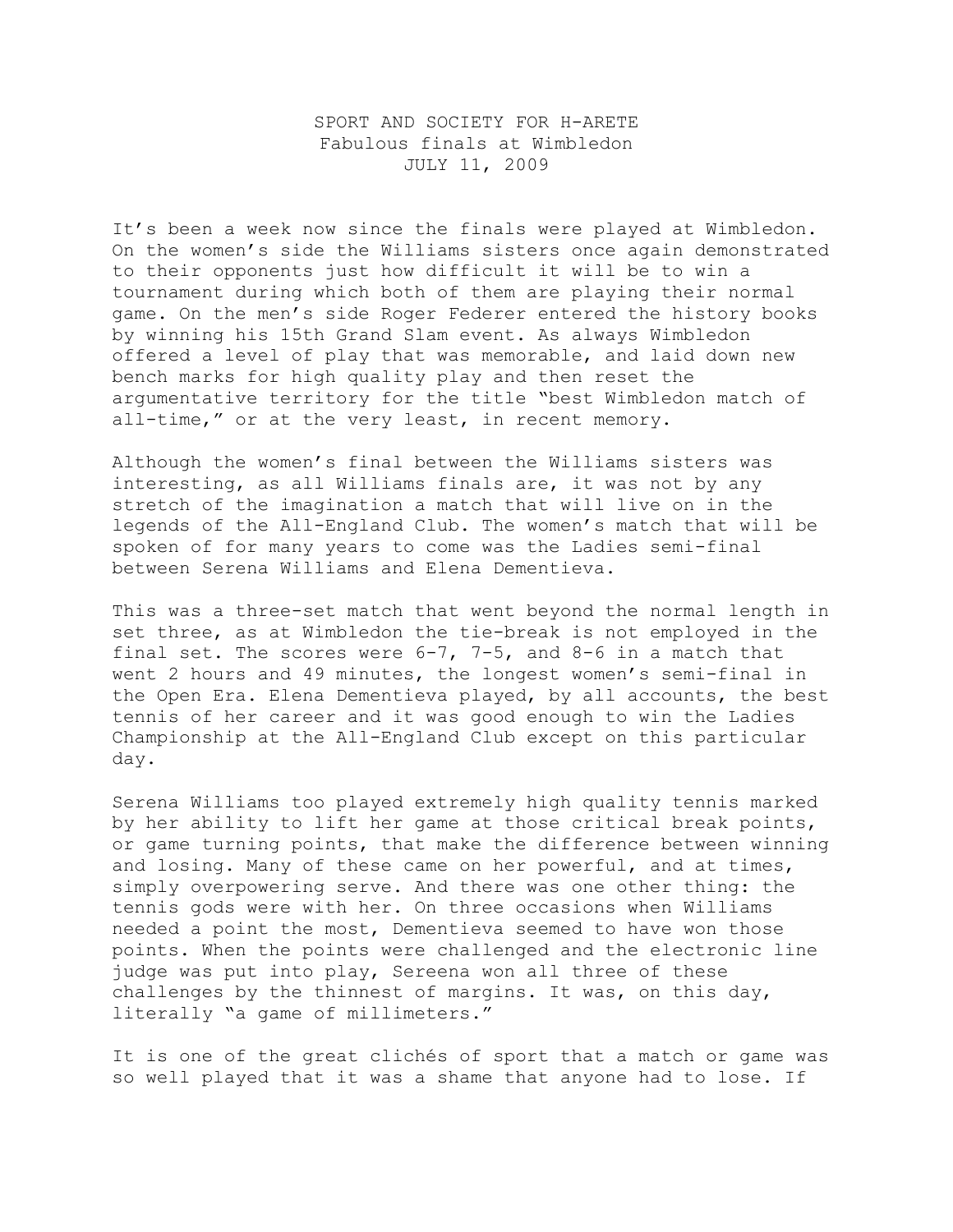ever this was true it was on that Thursday afternoon at Wimbledon and then again on Sunday.

For the Gentleman's Final conventional wisdom had two pronouncements to make. Andy Roddick didn't have any realistic shot at winning, and this match could never equal the final from last year when Federer and Nadal battled rain delays and one another for what seemed like an eternity. That was the greatest final ever and this one would never escape the shadow cast by it.

One of the problems with conventional wisdom when applied to sport is that, although the wisdom is conventional, sport is seldom so. One factor exposed the fallacies of both pieces of this conventional wisdom and that one was Andy Roddick. He turned out not to be the same Andy Roddick whom we have watched over the years. This was a retooled Andy Roddick. He still had the great serve, he could still move around the court very well, and he could still pound those shots from the baseline.

What then was new? This was a slimmed down, better conditioned Andy Roddick. He would not run out of gas. This was a mentally tough Andy Roddick. No longer would he fold his tent in the face of adversity or self-induced mistakes. There were several indications of this. The first came in the first set when Roddick held off four break points before winning the set. The second came at the end of the second set in the tiebreaker when Roddick was up on Federer 6-2 and then watched, as did everyone else, while Federer ran off a stunning six straight points to win that set. It might well have sucked the life out of anyone.

This is without question when the old Andy Roddick would have folded his tent and gone home, quietly. He did not. The third set went to another tiebreaker. Again Federer won the set. Surely now it was over. No. Roddick rallied and won the fourth set. Remarkably Roddick had not yet been broken in the match, and Federer was dropping winners and aces on his opponent like a hail storm.

So on to set five when the tension mounted with every game. They got to 6-all and there would be no tiebreaker and on it went. When it reached 5-6 with Roddick serving to keep the match going, Roddick faced a loss of match each time he served the remainder of the afternoon. On it went arriving at 12-12; the two now having played another full set of tennis and it still wasn't over. Then at 14-15 after the second deuce of the game,